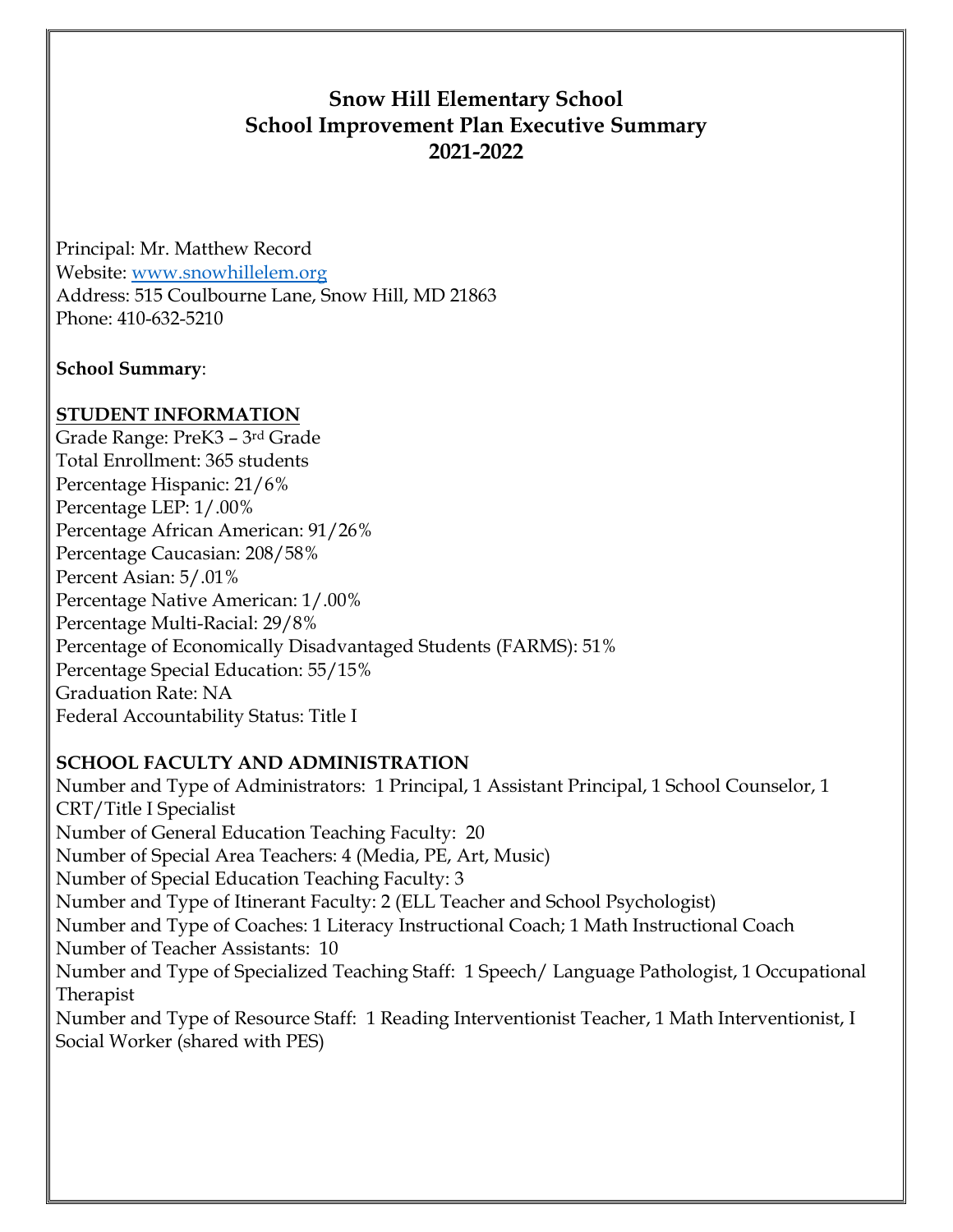## **CURRICULUM OVERVIEW**

Provide a simple descriptive list of the instructional programs your school offers by grade level. Include intervention programs and other academic programs in this section.

| Program                         | Subject                             | <b>Grade Level</b> |
|---------------------------------|-------------------------------------|--------------------|
| Understanding by Design         | Literacy                            | K-3                |
| (UBD) Literacy Units            |                                     |                    |
| Lucy Calkins Writers            | Literacy/Writing                    | K-3                |
| Workshop                        |                                     |                    |
| <b>American Reading</b>         | Reading                             | PreK4-3            |
| Company's 100 Book              |                                     |                    |
| Challenge                       |                                     |                    |
| American Reading                | Reading Intervention                | К-3                |
| Company's Foundational          |                                     |                    |
| <b>Skills Toolkit</b>           |                                     |                    |
| Raising a Reader                | Reading                             | PreK3              |
| i-Ready Online Instruction      | <b>Mathematics</b>                  | $1-3$              |
| i-Ready Online Instruction      | Reading                             | $1-3$              |
| <b>Smarty Ants</b>              | Reading                             | K-2                |
|                                 | Intervention/Enrichment             |                    |
| <b>Wilson Fundations</b>        | Reading Intervention and Tier 1 K-2 |                    |
|                                 | Instruction                         |                    |
| <b>DIBLES</b>                   | Fluency, Phonics, Oral, and         | К                  |
|                                 | Reading                             | 1-3 Intervention   |
| Origo 2.0                       | <b>Mathematics</b>                  | PreK-3             |
| Dr. John Tapper's Math          | Mathematics                         | PreK-3             |
| Menu                            | Intervention/Enrichment             |                    |
| ST Math                         | Mathematics                         | PreK-3             |
| Dreambox                        | Mathematics                         | $K-3$              |
| Do the Math                     | Mathematics                         | K-3                |
|                                 | Intervention/Enrichment             |                    |
| <b>Bridges</b>                  | Mathematics                         | $K-3$              |
|                                 | Intervention/Enrichment             |                    |
| Exemplars                       | Mathematics                         | ß                  |
|                                 | Intervention/Enrichment             |                    |
| <b>Mystery Science</b>          | Science                             | $1-3$              |
| Curriculum                      |                                     |                    |
| <b>TCI Social Studies Alive</b> | Social Studies                      | $2 - 3$            |
| Curriculum                      |                                     |                    |
| <b>SEFEL</b>                    | <b>Social Emotional Wellness</b>    | PreK               |
| POP Curriculum                  | Social Emotional Wellness           | K-3                |
| <b>MCAP</b> Instructional Tasks | Math & Reading                      | З                  |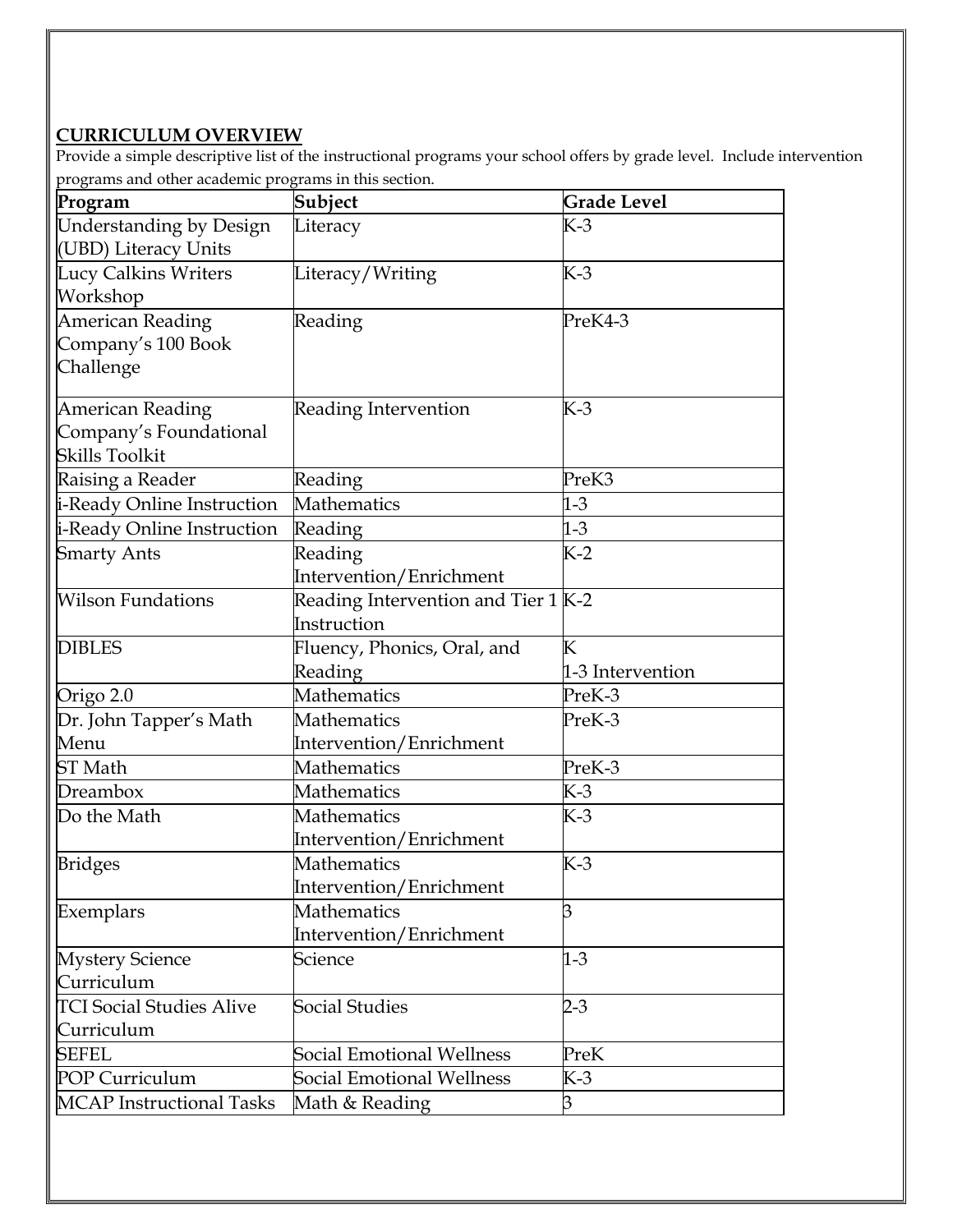## **EXTENDED LEARNING OPPORTUNITIES**

Provide a description of the opportunities for teachers, students, parents, and community partners to engage in or provide extended learning opportunities (PD, workshops, after school programs, etc.). Provide a simple description of the frequency, duration, and primary use of collaborative time. List teachers that meet together by type, during collaborative time (i.e., grade level teams, departments, etc.).

| Program/Activity                                                                                                        | Audience                                                                                           | Purpose                                                                                                                                                                                                                                                                                                                                            | Duration                                     | Frequency                               |
|-------------------------------------------------------------------------------------------------------------------------|----------------------------------------------------------------------------------------------------|----------------------------------------------------------------------------------------------------------------------------------------------------------------------------------------------------------------------------------------------------------------------------------------------------------------------------------------------------|----------------------------------------------|-----------------------------------------|
| Academic                                                                                                                | Grade level teams,                                                                                 | Discuss content area                                                                                                                                                                                                                                                                                                                               | 30 minutes                                   | Math and                                |
| Professional Learning principal, assistant<br>Communities<br>(Literacy & Math)                                          | principal, literacy<br>coach, writing<br>coach, reading resource Data Analysis (MCAP,              | curriculum, expectations<br>and share best instructional<br>practices. In addition to                                                                                                                                                                                                                                                              |                                              | Literacy<br>PLCs both<br>meet<br>weekly |
|                                                                                                                         | teacher, and CRT                                                                                   | HLA, SchoolPace,<br>iReady etc.)<br>and RtI discussion;<br>programs such as Origo 2.0,<br>100 Book, and Writer's<br>Workshop<br>are also discussed.                                                                                                                                                                                                |                                              |                                         |
| Administrative<br>Professional Learning principal,<br>Communities                                                       | Grade level teams,<br>assistant principal,<br>school counselor, and<br>CRT                         | Discuss administrative<br>issues, Title I initiatives, and<br>participate in Data Dives to<br>drive instruction and<br>support RtI goals.<br>In addition, monthly topics<br>are discussed including:<br>Attendance, Technology,<br>Behavioral goals and<br>expectations, Tier 2 and Tier<br>3 Interventions, SEFEL, and<br><b>PBIS</b> initiatives | 30 minutes                                   | Weekly                                  |
| Project Team<br>Meetings (Literacy,<br>Math,<br>Safety, PBIS, Tier 2/3 members to include a<br>Intervention<br>Support) | Each project team is led<br>by a leadership team<br>member, other<br>rep from each grade<br>level. | Compose project goals and<br>action steps for the School<br>Improvement Plan.                                                                                                                                                                                                                                                                      | 1 hour per<br>month, after<br>school         | each month                              |
| Common Team<br>Planning                                                                                                 | grade level teachers                                                                               | Short and long term plans<br>are collaboratively created<br>by grade level teams.                                                                                                                                                                                                                                                                  | at least 1<br>hour per<br>week               | every week                              |
| Title I Professional<br>Development                                                                                     | teachers and staff                                                                                 | Title I PD is presented by<br>Title I Specialist, and teacher 6 sessions<br>leaders to teachers and<br><b>Educational Assistants</b>                                                                                                                                                                                                               | At least<br>for teachers<br>and 4 for<br>EAs | year round                              |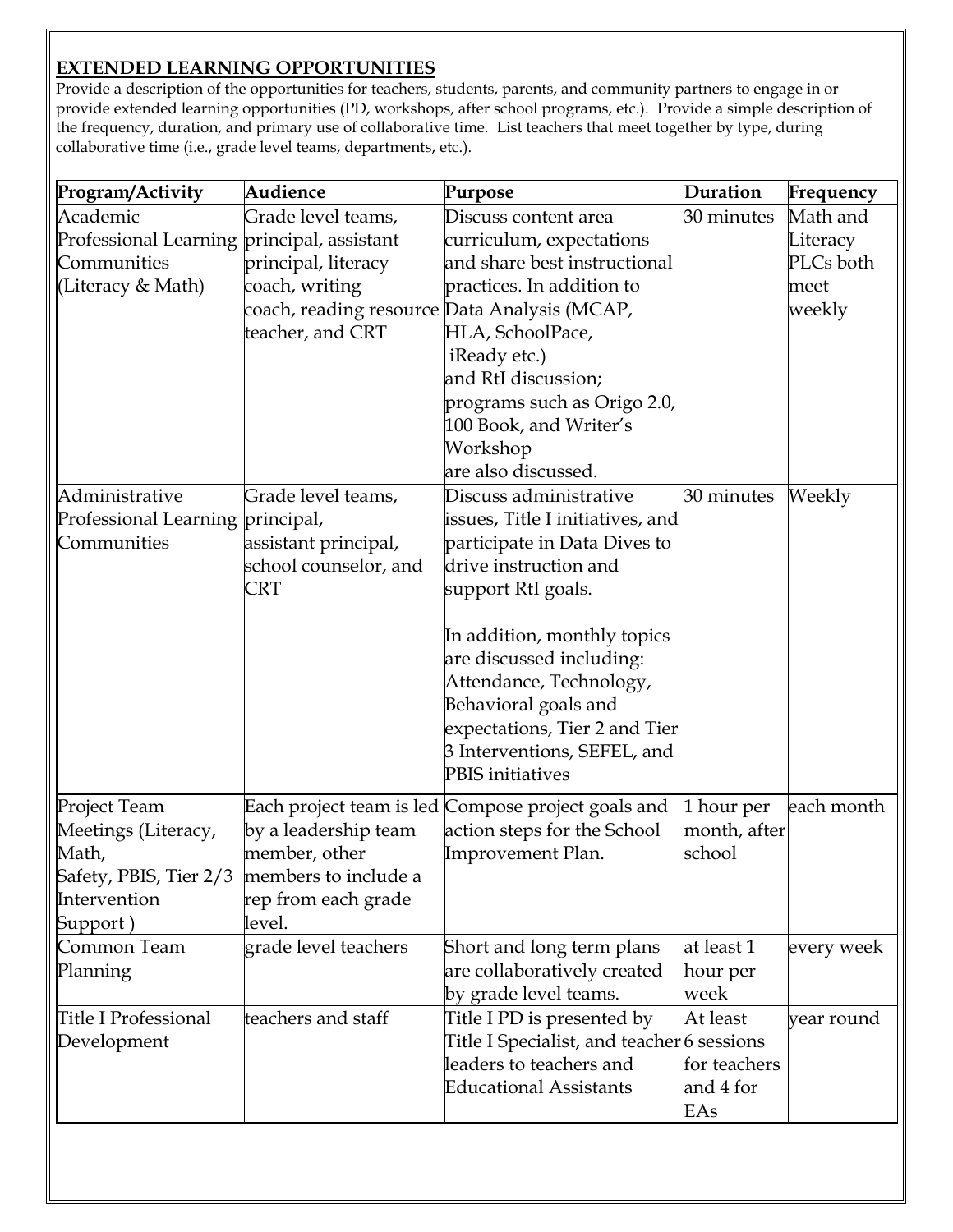| Judy Center                          | families of children age Provides resources and |                                                    | ongoing     | year round  |
|--------------------------------------|-------------------------------------------------|----------------------------------------------------|-------------|-------------|
|                                      | birth to 3                                      | supports to families within                        |             |             |
|                                      |                                                 | our community with pre-                            |             |             |
|                                      |                                                 | school aged children who                           |             |             |
|                                      |                                                 | do not attend our school,                          |             |             |
|                                      |                                                 | yet, ages birth to 3. Family                       |             |             |
|                                      |                                                 | fun nights are also offered.                       |             |             |
| Haven House                          | Pre-K and K students                            | After school care and                              | 2 hours per | school days |
| Afterschool Program                  |                                                 | academic support for                               | day         | September-  |
|                                      |                                                 | participating students.                            |             | June        |
|                                      |                                                 | Dinner is served to students                       |             |             |
|                                      |                                                 | who participate.                                   |             |             |
|                                      |                                                 |                                                    |             |             |
| Afterschool Academy 2nd-3rd students |                                                 | After school care and                              | 2 hours per | school days |
|                                      |                                                 | academic support for                               | day         | September-  |
|                                      |                                                 | participating                                      |             | June        |
|                                      |                                                 | students. Dinner is served to                      |             |             |
|                                      |                                                 | students who participate.                          |             |             |
|                                      |                                                 |                                                    |             |             |
| Parent Teacher                       | parents, students,                              | Coordinates fundraising                            | Varies      | each month  |
| Organization                         | teachers                                        | opportunities for the school                       |             |             |
|                                      |                                                 | supports materials of                              |             |             |
|                                      |                                                 | instruction, and organizes                         |             |             |
|                                      |                                                 | family events.                                     |             |             |
| School Improvement                   | teachers, parents,                              | Provides an opportunity for 1 hour                 |             | 5 times per |
| <b>Advisory Committee</b>            | administration                                  | stakeholders to have a voice                       |             | year        |
| (SIAC)                               |                                                 | in the school improvement                          |             |             |
|                                      |                                                 | process.                                           |             |             |
| Title I Parent and                   | teachers, Title I                               | Provides an opportunity for half-day               |             | Twice per   |
| <b>Family Advisory</b>               | specialist,                                     | stakeholders to have a voice meeting               |             | year        |
| Committee (PAC)                      | parents, community                              | in the Title 1                                     |             |             |
|                                      | members,                                        | Parent Engagement                                  |             |             |
|                                      | administration                                  | events and budget.                                 |             |             |
|                                      |                                                 |                                                    |             |             |
| American Reading                     | PreK-Third grade and                            | Teachers, etc. collaboratively <sup>[1/2</sup> day |             | 2 times per |
| Company PD with                      | Special                                         | work with coach to ensure                          |             | year        |
| coach                                | Education teachers,                             | the implementation of the                          |             |             |
|                                      | <b>Reading Resource</b>                         | 100 Book Challenge and to                          |             |             |
|                                      | Coach, Instructional                            | learn best practices in early                      |             |             |
|                                      | Literacy Coach,                                 | literacy.                                          |             |             |
|                                      | principal, CRT                                  |                                                    |             |             |
| <b>American Reading</b>              | Kindergarten - Third                            | Teachers, etc. will be trained $\frac{1}{2}$ day   |             | PD-3 times  |
| Company                              | grade and Special                               | to implement the                                   |             | per year    |
| <b>Intervention Toolkit</b>          | Education teachers,                             | Intervention Tool Kits with                        |             |             |
| PD with coach                        | Reading Resource                                | students identified through                        |             | PLC- once a |
|                                      | Coach, Instructional                            | School Pace. Monthly data                          |             | month       |
|                                      | Literacy Coach,                                 | tracking and discussion will                       |             |             |
|                                      | principal, CRT                                  | occur on the first Monday of                       |             |             |
|                                      |                                                 | every month during                                 |             |             |
|                                      |                                                 | <b>Administration PLCs</b>                         |             |             |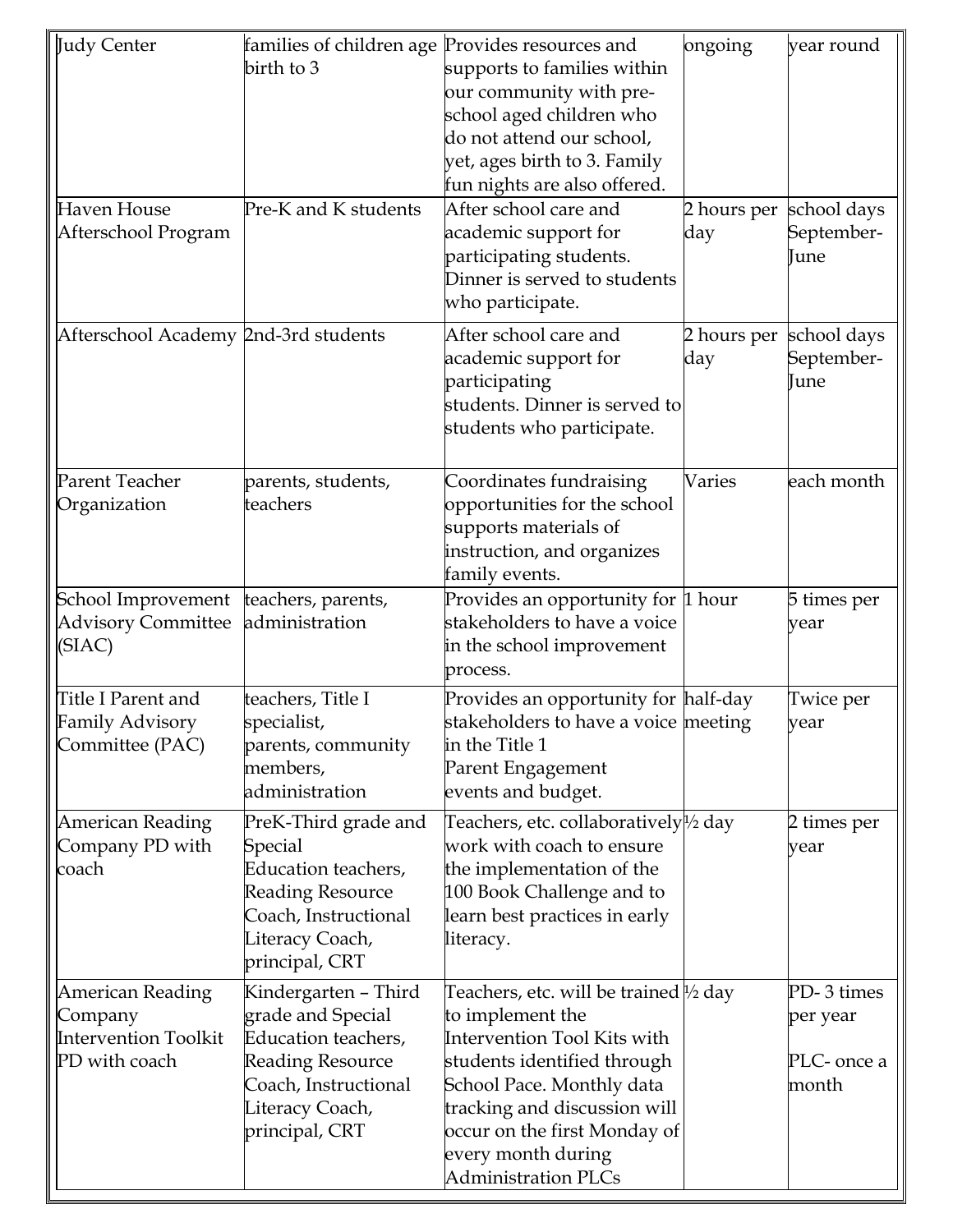| iReady PD with<br>coach                    | First through third<br>grade teachers,<br><b>Instructional Literacy</b><br>Coach, Reading<br>Coach, principal, CRT | Teachers, etc. collaboratively½ Day<br>work with the iReady coach<br>to discuss data and prepare<br>to participate in Data Chats<br>Resource Teacher, Math with students as well as to<br>use the data to plan for<br>enrichment instruction. |          | ongoing |
|--------------------------------------------|--------------------------------------------------------------------------------------------------------------------|-----------------------------------------------------------------------------------------------------------------------------------------------------------------------------------------------------------------------------------------------|----------|---------|
| Wilson<br>Fundations                       | teachers in grades K<br>& 2, SPED teachers,<br><b>Reading Resource</b><br>teacher, Instructional<br>Literacy Coach | Teachers, coaches, etc.<br>experience best instructional<br>practices around<br>Wilson Fundations through<br>ongoing PD.                                                                                                                      | Full Day | ongoing |
| Title I Parent<br><b>Engagement Events</b> | Admin, parents,<br>students, teachers                                                                              | Parents experience learning 1-2 hours<br>opportunities alongside of<br>their children. The events<br>provide a chance for parents<br>to better understand the<br>curricular expectations of<br>school and district.                           |          | ongoing |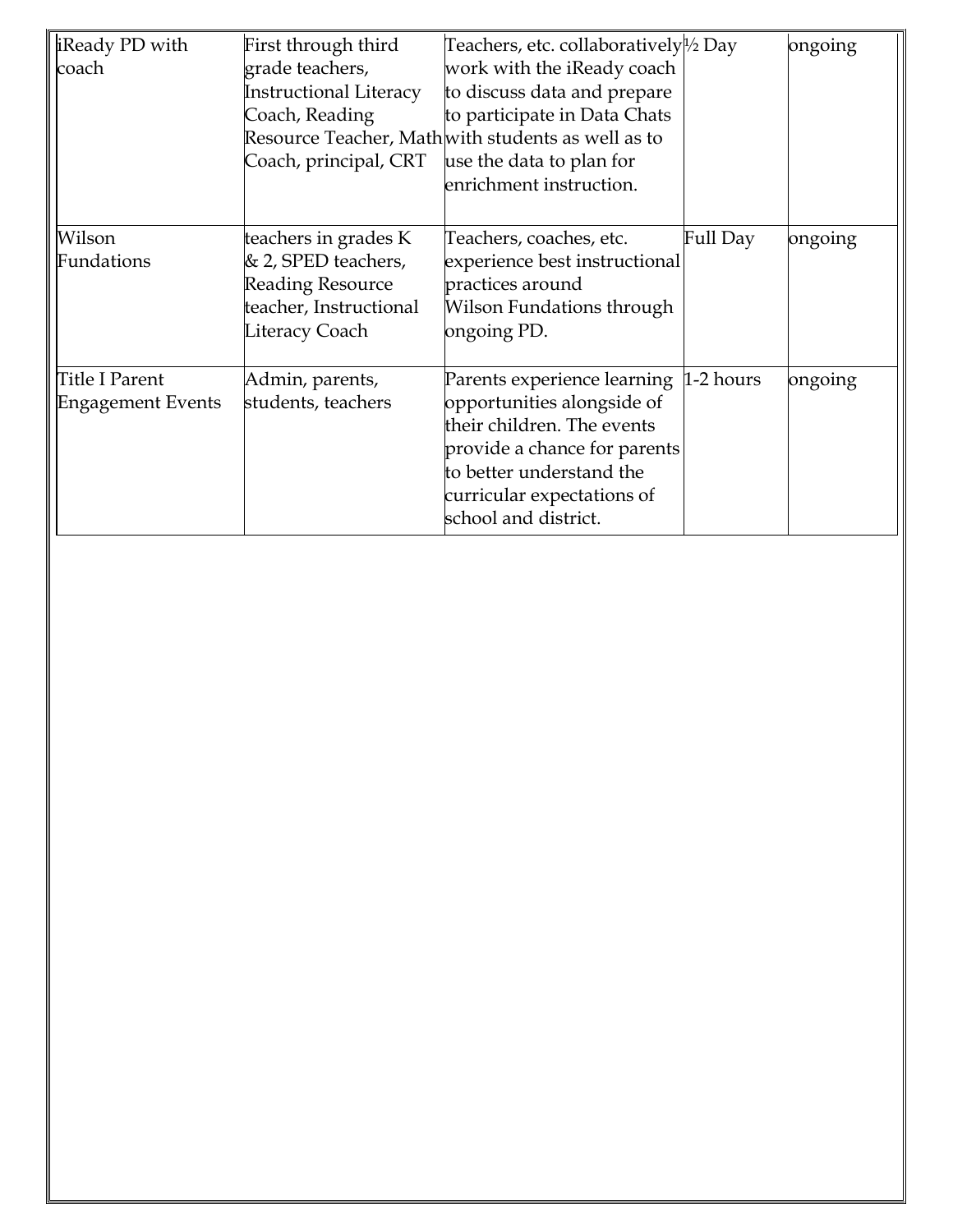### **SUBJECT/FOCUS AREA: Goal 1: Academic Achievement:** *Literacy* **GRADE LEVEL: PreK-3**

Using your data, summarize areas of strength and identify concerns that will serve as the focus for expenditure of Title I funds. Complete the information below. **(ONE subject area per page.)**

**Component #1: Comprehensive Needs Assessment of the entire school that takes into account information on the academic achievement of children in relation to the challenging State academic standards, particularly the needs of children who are failing, or at-risk of failing, to meet the challenging State academic standards and any other factors as determined by the local educational agency; [1114(b)(6)]**

**GOAL(S)**: (**Identify areas in need of improvement based on student need** (using baseline data from the comprehensive needs assessment section)

**At Snow Hill Elementary School, all teachers will use literacy initiatives with fidelity to increase the rigor of literacy instruction. Our work will help to ensure that instruction is data driven and student centered so that all students will be on-grade level readers and writers.**

**STUDENT NEED:** 

Students need strong Tier I instruction in order to provide them with necessary foundational literacy skills. 20% of students grade 1-3 are preforming on or above grade level based on the "Standard View" iReady Diagnostic Report.

Areas of Need:

Phonological Awareness, High Frequency Words, How words, sentences, and paragraphs logically connect in literary texts, comprehension, and fluent reading on grade level

**STRATEGIES**: Teachers will collect baseline data for each student using formative and summative assessments and the literacy checklist. Student needs will drive individualized instruction, equitable conferencing, and tier 2 instruction.

**MILESTONE**: (How will you measure success? Expected outcome? With at least, 3-4 progress points along the way.) Success will be measured through ongoing analysis of data from School Pace and quarterly diagnostics on fluency and accuracy. Monthly PLCs will be devoted to Data Dives to analyze School Pace data for students in grades K-3 who are receiving the targeted intervention from ARC. Weekly literacy PLCs will allow for opportunities to review student academic achievement and use data, assessments, rubrics, etc. to drive future instruction in reading and writing. Academic Intervention Team meetings will be held quarterly to identify and discuss Tier 2 and 3 academic students in order to develop and revise academic interventions and share progress monitoring. Teachers and Instructional leaders will analyze county ELA interims results to identify areas of need for further instruction. iReady Reading Diagnostics will be administered in the Fall, Winter, and Spring in grades 1-3. Professional Development will be provided to 1-3 and Special Education teachers on using iReady data to drive instruction. Cycle 2 Goal-The percent of students in1st, 2nd, and 3rd grades on or above grade level on iReady Daignostic 1, will increase by decreasing half of the "yelloe band" (one grade level below) on iReady Diagnostic 2.  $1<sup>st</sup>$  – 11% to 53% on grade level, 2<sup>nd</sup> 14% to 42% on grade level and 3<sup>rd</sup> 35% to 49% on grade level.

**Location in School Improvement Plan: Literacy Cycle #2**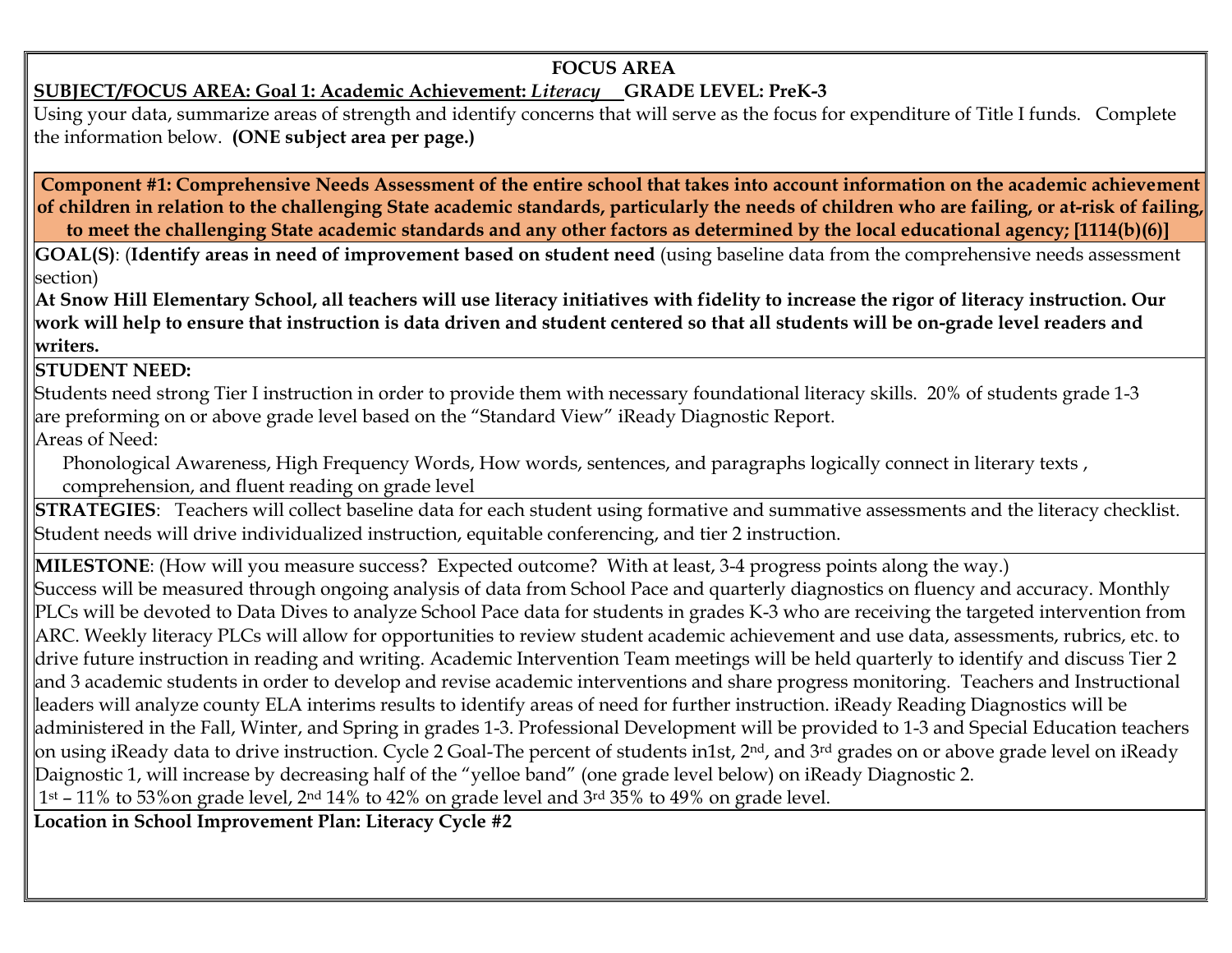## **SUBJECT/FOCUS AREA: Goal 1: Academic Achievement:** *Mathematics* **GRADE LEVEL: PreK-3**

Using your data, summarize areas of strength and identify concerns that will serve as the focus for expenditure of Title I funds. Complete the information below. **(ONE subject area per page.)**

**Component #1: Comprehensive Needs Assessment of the entire school that takes into account information on the academic achievement of children in relation to the challenging State academic standards, particularly the needs of children who are failing, or at-risk of failing, to meet the challenging State academic standards and any other factors as determined by the local educational agency; [1114(b)(6)]**

**GOAL(S)**: (**Identify areas in need of improvement based on student need** (using baseline data from the comprehensive needs assessment section)

At Snow Hill Elementary School, all teachers will use consistent delivery of mathematical practices and initiatives to increase the rigor of Mathematics instruction. Our work will help to ensure that instruction is data driven and student centered so that all students will be ongrade level mathematicians.

### **STUDENT NEED:**

Snow Hill Elementary School students struggle with high levels of mathematical achievement. According to iReady diagnostic 1 data, 7% of students grade K-3 are preforming on or above grade level.

Students need to be provided with opportunities to learn research based and highly effective methods for recalling math facts readily in order to use efficient methods when determining a solution.

## **STRATEGIES**:

During this school year, students will experience rigor, fluency and coherence through mathematics instruction including Origo 2.0, Menu Math, DreamBox, Math Language Routines, ST Math, Do the Math, Bridges, and High Leverage Concepts. HLCs will be compared to iReady data and county Math Interims to differentiate instruction to meets each student's need. Our Instructional Math coach will continue to support and work with teachers through weekly PLC meetings. During these meetings, the coach and teachers will work together to analyze formative assessments to determine how instructional needs can be differentiated to provide academic success for all students. The ultimate goal is to provide powerful learning experiences to engage all students in conceptual understanding of math skills.

**MILESTONE**: (How will you measure success? Expected outcome? With at least, 3-4 progress points along the way.) iReady Diagnostic 3 – Each grade level, K-3, will score 60%on level on the final diagnostic.

Origo Post Tests- At least 80% of students will score 75% or higher on Origo unit assessment

Data collected from Tier 2 Math Menu instruction using Fidelity Implementation Tool will show growth when compared to cycle 1 to show growth and implementation integrity with the goal higher than 50% and happening 80% of the time.

**Location in School Improvement Plan: Mathematics Cycle #2**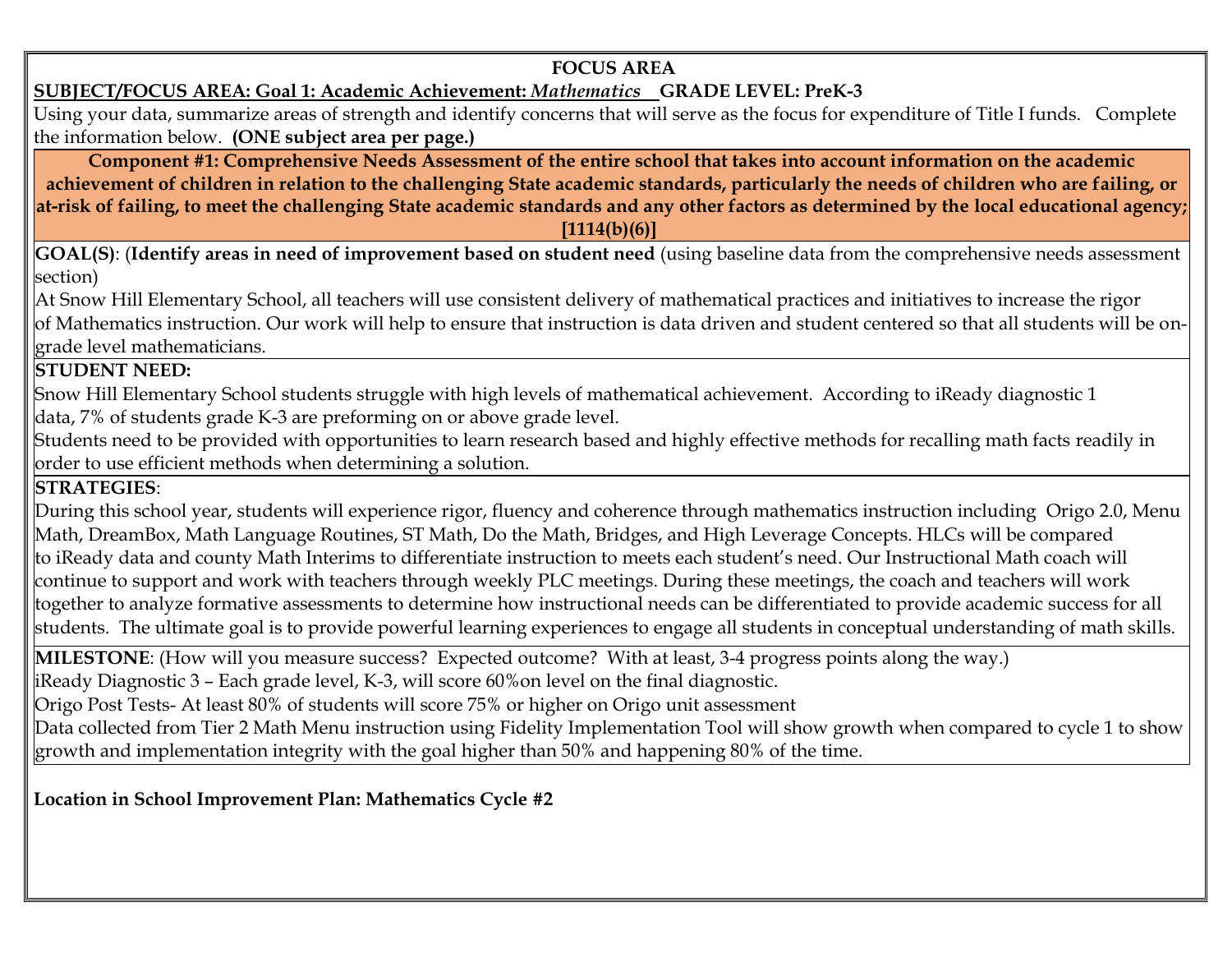**SUBJECT/FOCUS AREA: Communication and Collaboration:** *Family and Parent Engagement* **GRADE LEVEL: PreK-3 Families** Using your data, summarize areas of strength and identify concerns that will serve as the focus for expenditure of Title I funds. Complete the information below. **(ONE subject area per page.)**

**Component #3A: Parent, Family, and Stakeholder Involvement developed with the involvement of parents and other members of the community to be served and individuals who will carry out such plan, including teachers, principals, other school leaders, paraprofessionals, the LEA, and, if appropriate, specialized instructional support personnel, technical assistance providers, school staff, if the plan relates to a secondary school, students, and other individuals determined by the school. 1114(b)(2) #3B: Strategies to Increase Parent and Family Engagement (Section 1116)**

**GOAL(S)**: (**Identify areas in need of improvement based on student need** (using baseline data from the comprehensive needs assessment section)

To provide information, strategies and resources to Snow Hill Elementary students and families.

#### STUDENT NEED:

Communication between school and home benefits students creates a connection to supports academic success and overall well being.

#### **STRATEGIES**:

There are multiple ways parents and families can communicate with school and classroom teachers. SHES uses a variety of communication such as, back pack mail, Class Dojo, Social Media-Facebook, school website and direct correspondence with teachers through zoom, phone calls and email. SHES invites parents to participate in School Improvement Advisory Committee, Title I Parent Advisory Committee, PTO, and Parent and Family Engagement Events. We encourage parents to attend parent conferences and provide feedback on school surveys.

**MILESTONE**: (How will you measure success? Expected outcome? With at least, 3-4 progress points along the way.) Success will be measured by participation and satisfaction of participants for each collaborative event. Events will be evaluated using a formal evaluation, on paper or online. Additionally, the attendance rates of the events, and collaboration opportunities will be used to measure the success of the communication efforts.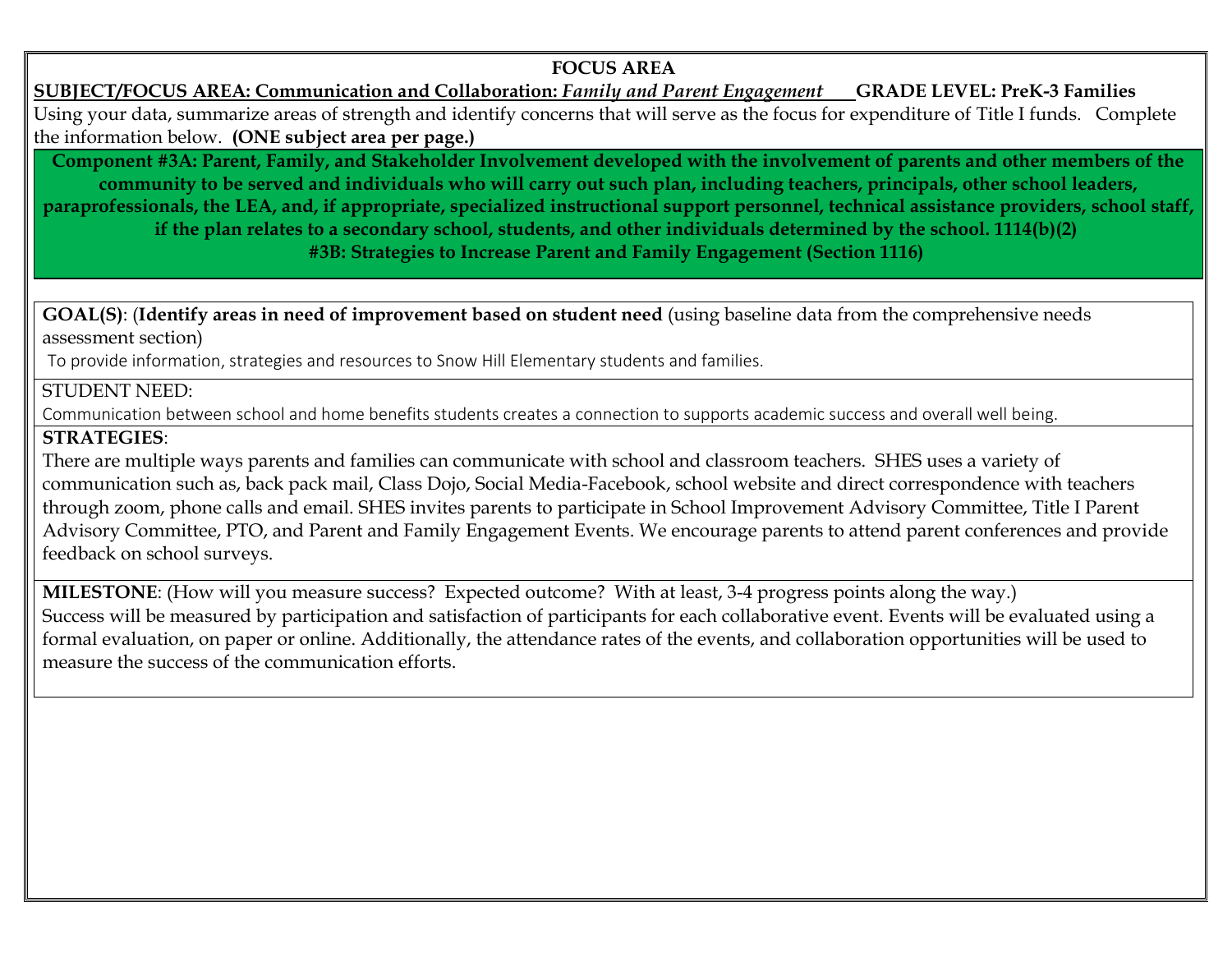# **SUBJECT/FOCUS AREA: Goal 3: Safety****GRADE LEVEL: PreK-3**

Using your data, summarize areas of strength and identify concerns that will serve as the focus for expenditure of Title I funds. Complete the information below. **(ONE subject area per page.)**

**Component #2: Schoolwide Reform Strategies that address school needs including a description of how strategies will:**

- a. **Provide opportunities for all children, including each of the subgroups of students as defined in Section 1111 [c] [2] to meet the challenging State academic standards; (1114(b)(7)(A)(i).**
- b. **Use methods and instructional schoolwide tiered model to prevent and address behavior; professional development and other activities for teachers**

**GOAL(S)**: (**Identify areas in need of improvement based on student need** (using baseline data from the comprehensive needs assessment section)

At Snow Hill Elementary School, all teachers will follow and communicate Tier I school-wide behavioral expectations.

SHES will improve Tier 2 PBIS practices as measured by the PBIS Tiered Fidelity Inventory.

We will decrease the number of office referrals for male students.

Students in the targeted Tier 2 COVID group will improve in attendance and academic outcomes.

**STUDENT NEED:** 

**Student safety is first and foremost of importance to SHES. It is imperative to help families and communities better understand the increased need for safety measures, to help teachers better understand their roles, responsibilities, and proper protocol in the event of an emergency, and to educate students of the proper code of behavior designed for their safety. With the challenges that this particular year has provided it is imperative, perhaps now more than ever, for procedures to be in place, communicated, and practiced in order to provide the utmost environment for learning.** 

**STRATEGIES:**

**At Snow Hill Elementary School, we believe that every experience is an opportunity to promote safe practices. Teachers will follow and communicate Tier I school-wide behavioral expectations. Teachers and educational assistants will receive professional development on best practices in behavior management with the School Counselor and the Worcester County Behavioral Coach. Students and staff will participate in monthly lessons around school safety based on topics from our scheduled morning meetings. The schoolwide implementation of morning meeting POP (Pause, Own it, and Practice) lessons will continue through the 2021-2022 school year. The curriculum incorporates a variety of picture books paired with meaningful discussion which center around the themes of social and emotional wellness. Monthly discussions will occur with grade level and specials teams to discuss student behaviors, strategies for behaviors, student attendance, and mental health.** 

**MILESTONE: (How will you measure success? Expected outcome? With at least, 3-4 progress points along the way.) PBIS team will collect data on attendance, behavior, referrals, etc. and record them in our PBIS Action Plan. By the end of Cycle 2 SHES will improve Tier 2 PBIS practices from 61% to 80% as measured by the PBIS Tiered Fidelity Inventory. By the end of Cycle 2, We will decrease the number of office referrals for male students from 12 in Cycle 1 to 6 in Cycle 2. By the end of Cycle 2, 50% of the students in the targeted Tier 2 COVID group will improve in attendance and academic outcomes. Location in School Improvement Plan:Safety**